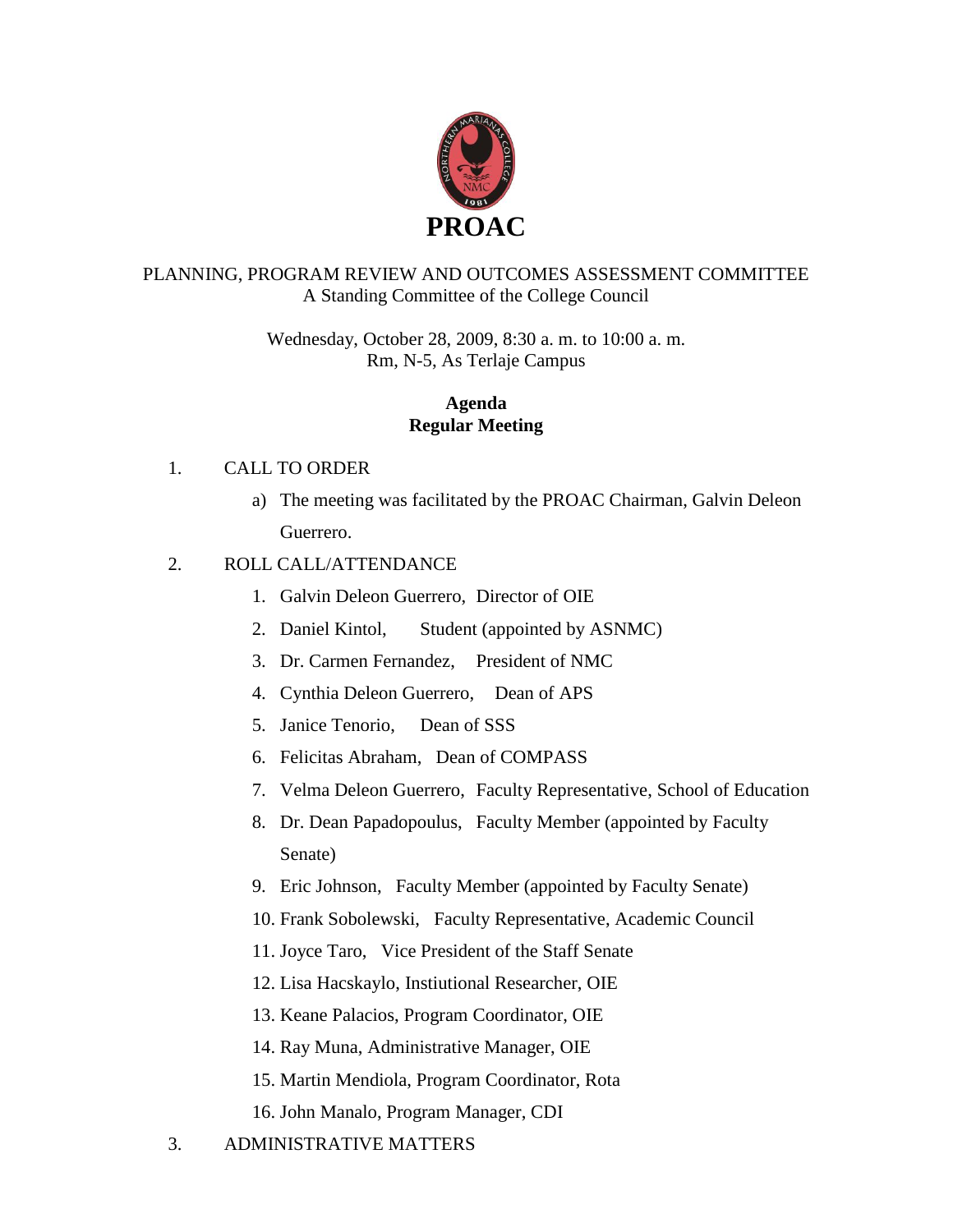### 4. ADOPTION OF MINUTES

- 1. October 21, 2009 Regular Meeting Minutes
	- a) Dean suggested that pg. 2,  $6<sup>th</sup>$  bullet should have stated "agreed" rather than "disagreed."
	- b) Dean clarified that "it" on pg.  $26<sup>th</sup>$  bullet refers to program outcomes.
	- c) Lisa clarified that pg. 2,  $2<sup>nd</sup>$  bullet should have stated, "volunteer to assist" rather than "volunteer to become a member."

### 5. OLD BUSINESS

- A. Assessment Updates
	- i. SENSE Workshop: April 11—13, 2010
		- a) Galvin suggested that the President, Dean Cindy, Dean Jan,
		- b) President Fernandez strongly suggested that a faculty member must attend the SENSE Workshop.
		- c) Current attendees are the President, Jan, Cindy, Galvin and Dean.
		- d) Moved by Tee and seconded by Jan to have the President, Jan Cindy, Galvin, and Dean sent to the workshop.

### ii. ACCUPLACER

- i. October 26—30: Math pilot testing
	- a) Galvin stated that everything should be sent out by January
	- b) Dean suggested that use a cut off range than cut off number.
	- c) Dean asked if ACCUPLACER could be used as an exit test?
	- d) Galvin answered that it would not.
- ii. November 2009: English and Math departments align SLOs
- iii. January 2010: Continue pilot testing.
- B. General Education Committee Work
	- i. General Education Mission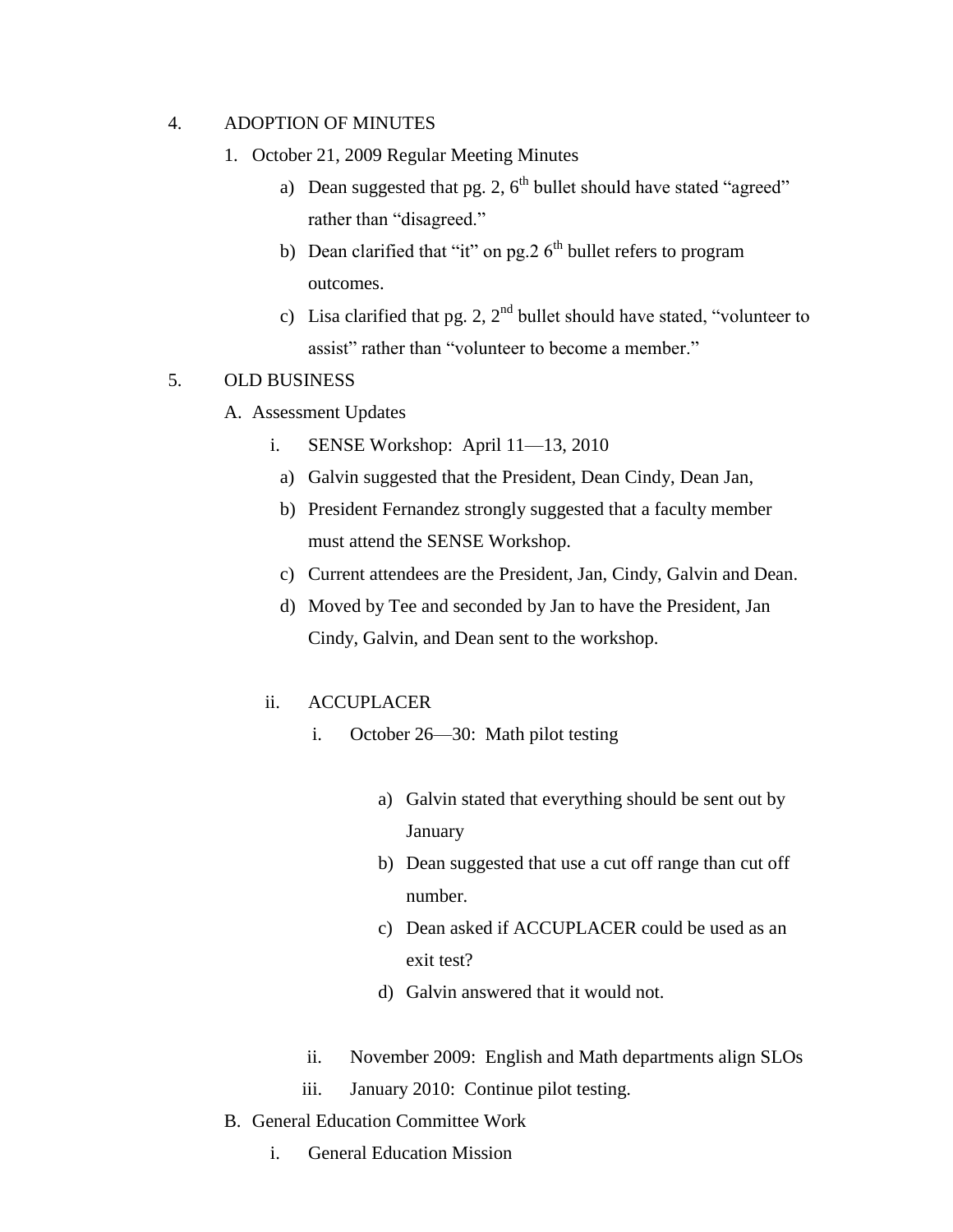- ii. General Education SLOs Cycle 2 Program Review
- C. Cycle 3 Program Review
	- i. Program Outcomes Deadline: November 25, 2009
		- a) Galvin stated that an email will be sent out in regarding participation in program review.
		- b) Galvin stated that were still accepting suggestions.
	- ii. Revised/simplified Form 2
		- a) Galvin stated that OIE is open to any changes.
	- iii. Training and Support
		- a) Galvin stated that OIE will be issuing out a training schedule to all programs and Ray Muna will be sending out a schedule from now onto 11/20.
		- b) President expects that supervisors work closely with staff to finish it in a timely fashion and we now don't expect to get a listing of departments that didn't submit their Form II's.
		- c) Galvin recommended that each department read the new book , *Core Indicators of Assessment*.
		- a. Outcomes Training Schedule
		- b. TracDat Training Schedule

#### 6. NEW BUSINESS

- A. PROAC Master Calendar—Update
	- a) Jan recommended that we put SENSE or add it in the master calendar.
	- b) Cindy asked that 11/12-13 on the10/23 Master Calendar replace the 11/13-14 and level 2 training outcomes in 1/28-3.
	- c) Change the "PROAC Master Calendar" to "PROA Master Calendar<sup>"</sup>
	- d) Galvin stated that we will get the BAFC Calendar and combine with the PROAC Master Calendar.
	- e) Galvin stated that we do a Year II update and follow the same deadline as last year.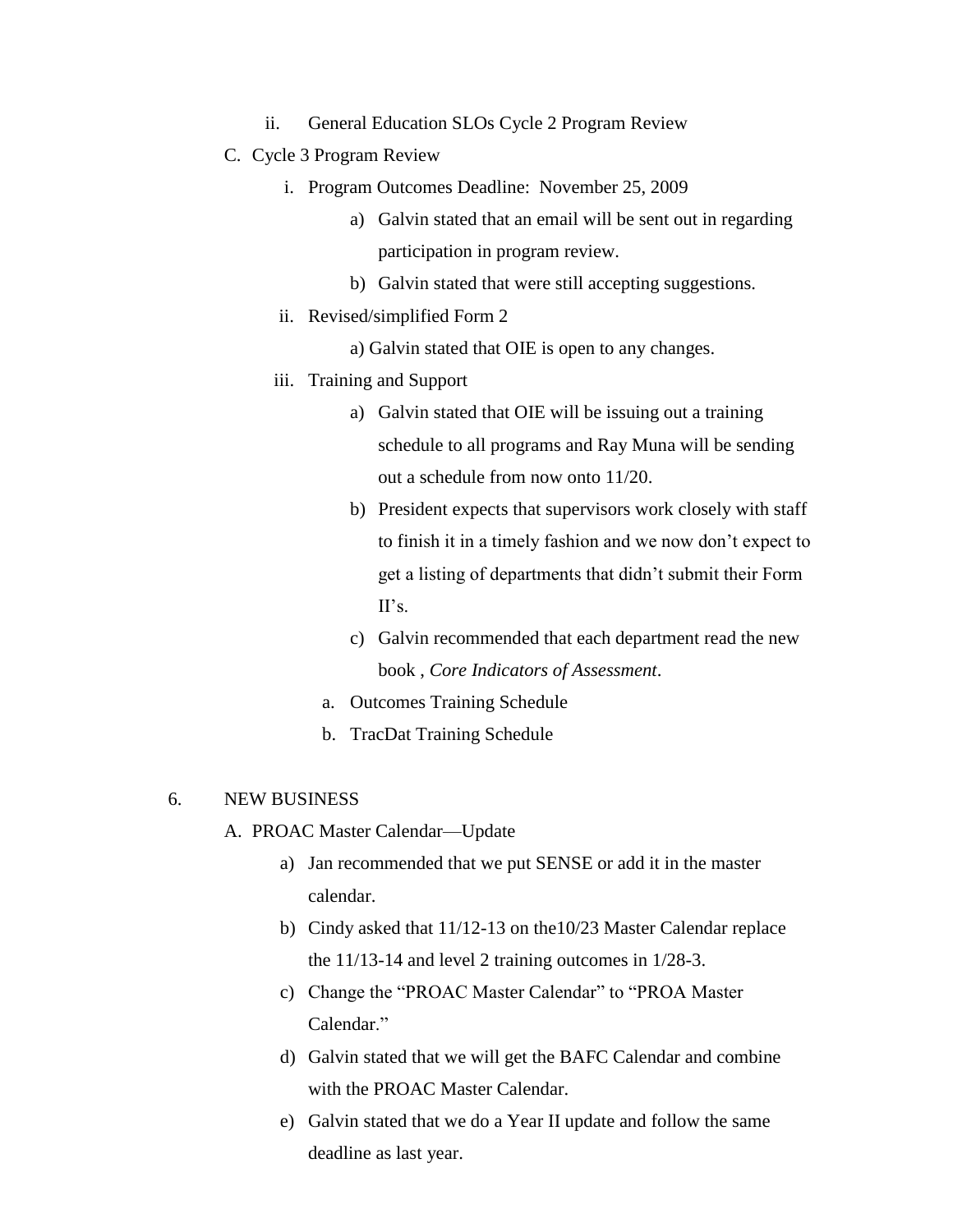- f) Galvin asked Keane to send out a reminder and input it to TRAC DAT.
- B. Records of Dialogue for Cycle 2 of Program Review
	- a) Galvin was confused because each group had a lot of people.
- C. Institutional Priorities for new funding for the FY2011 Operations Budge
	- a) Galvin asked how do we get the Recommendations from the previous cycle, OPS Plan, and other priority and send it to BAFC?
	- b) Galvin asked again how do we decide to which recommendation to BAFC is a number one priority?
	- c) Galvin stated that linking the institutional recommendations to planning is important to BAFC, but the linking it to budget and resource allocation is more important. There is no process in place to correlate PROAC recommendations to BAFC.
	- d) Tee suggested that we research from other institutions the process to try and correlate both PROAC and BAFC.
	- e) President Fernandez stated we have the KPI's and it will establish the master list, thus we can fund all the priorities.
	- f) President Fernandez stated that the academic mission is the most important and most critical mission to the college.
	- g) President stated that we should make our own process and implement it in the manual.
	- h) Galvin stated that it will be great to have a working session through teams.
	- i) Galvin that Tee work on the task force for implementing this processes and criteria used by other institutions. Galvin suggested to have Keane, Tee, Joyce, Bobbi Merfalen, and Martin Mendiola.
	- j) Galvin suggested to using the 2008 and 2009 Composite Report as a resource.
- D. Annual Planning Summit: November 6, 2009
	- a) President stated that this summit refers to the OPS Plan. Just to see if we met it.